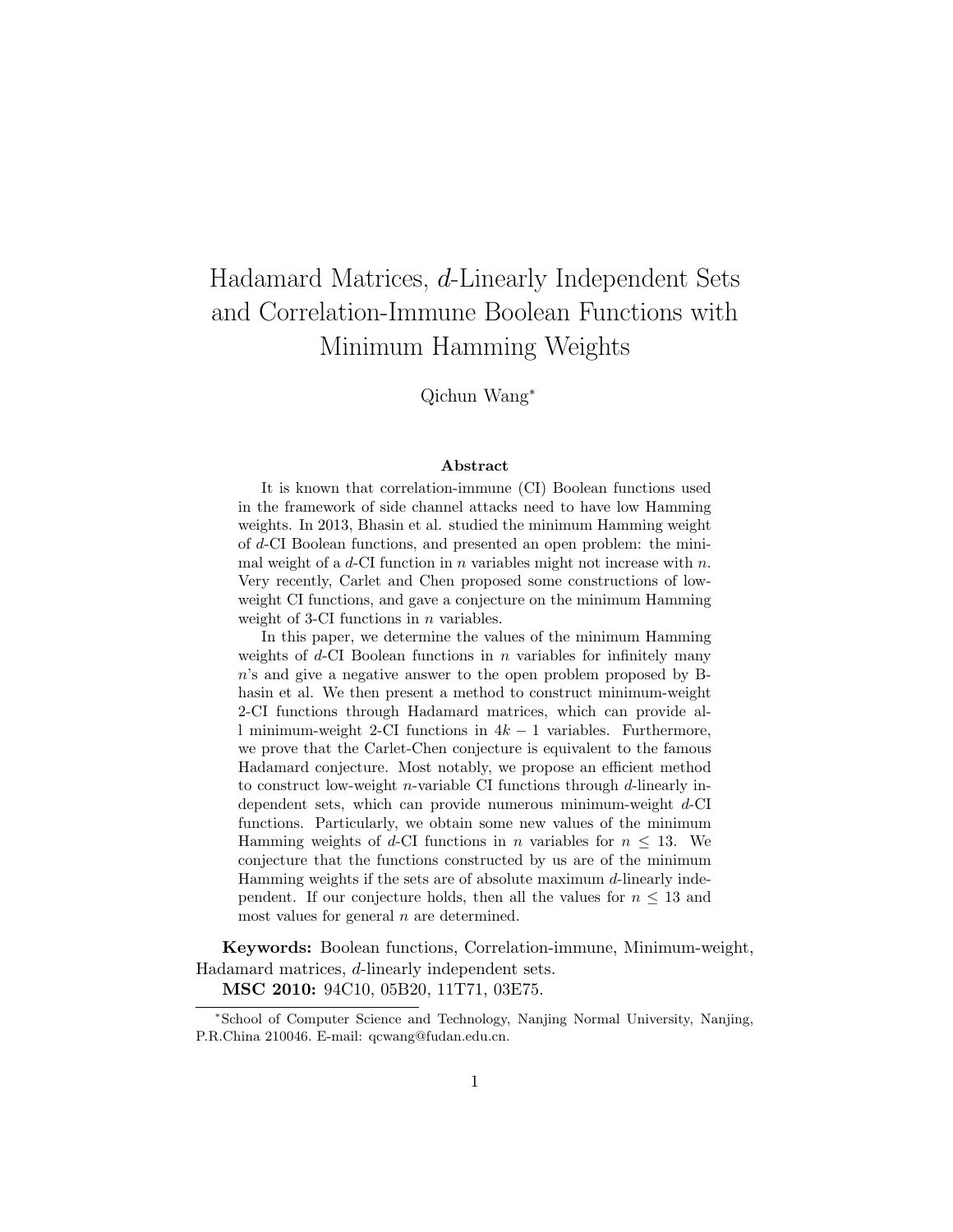# 1 Introduction

Side-channel analysis is a very powerful technique which target implementations of block ciphers [11, 12, 15, 16]. To resist side channel attacks, many possible countermeasures have been proposed, and correlation-immune (CI) Boolean functions with low Hamming weights can be used in the framework [5, 13, 14, 19]. To reduce the cost overhead of countermeasures, one needs to construct d-CI functions with the weight as small as possible, or maximizing d for a given weight  $[2, 5]$ .

In  $[2]$ , Bhasin et al. studied the minimum Hamming weight of  $d$ -CI Boolean functions, and presented an open problem: the minimal weight of a d-CI function in n variables might not increase with n. In [4], Carlet and Chen proposed some constructions of low-weight CI functions, and conjectured that the minimum Hamming weight of 3-CI functions in  $n$  variables is  $8\lceil \frac{n}{4}$  $\frac{n}{4}$ .

In this paper, we prove that the minimum Hamming weight of 3-CI *n*-variable Boolean functions is lower bounded by  $8\left[\frac{n}{4}\right]$  $\frac{n}{4}$ , and then present a method to construct minimum-weight 2-CI functions through Hadamard matrices, which can provide all minimum-weight 2-CI Boolean functions in  $4k-1$  variables. We thus determine the values of the minimum Hamming weights for infinitely many  $n$ 's and give a negative answer to the open problem proposed by Bhasin et al. Furthermore, we prove that the Carlet-Chen conjecture is equivalent to the famous Hadamard conjecture. Most notably, we propose an efficient method to construct low-weight  $n$ -variable CI functions through d-linearly independent sets, which can provide numerous minimum-weight d-CI functions. Particularly, we obtain some new values of the minimum Hamming weights of  $d$ -CI functions in n variables for  $n \leq 13$ . We conjecture that the functions constructed by us are of the minimum Hamming weights if the sets are of absolute maximum d-linearly independent. If our conjecture holds, then all the values for  $n \leq 13$  and most values for general  $n$  are determined.

The paper is organized as follows. In Section 2, the necessary background is established. We then study the relationship between Hadamard matrices and minimum-weight d-CI functions in Section 3. In Section 4, we study the relationship between d-linearly independent sets and low-weight  $d$ -CI functions. We end in Section 5 with conclusions.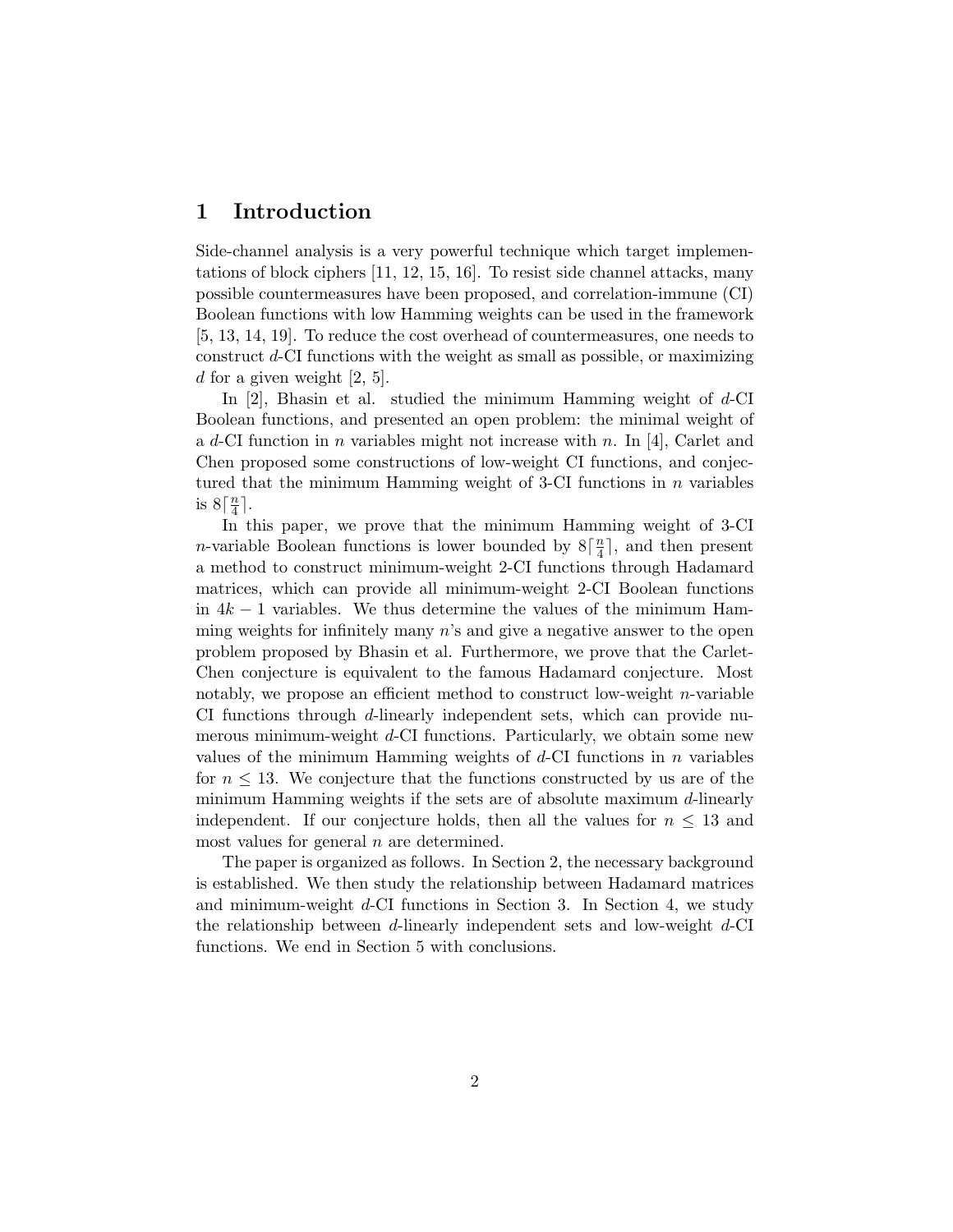# 2 Preliminaries

Let  $\mathbb{F}_2^n$  be the *n*-dimensional vector space over the finite field  $\mathbb{F}_2$ . We denote by  $\mathcal{B}_n$  the set of all *n*-variable Boolean functions, from  $\mathbb{F}_2^n$  into  $\mathbb{F}_2$ .

Any Boolean function  $f \in \mathcal{B}_n$  can be represented by its truth table

$$
[f(0,0,\ldots,0), f(1,0,\ldots,0), f(0,1,\ldots,0), f(1,1,\ldots,0),\ldots, f(1,1,\ldots,1)].
$$

Let  $\mathbf{a} = (a_1, \dots, a_n) \in \mathbb{F}_2^n$ . The Hamming weight of  $\mathbf{a}$ , denoted by  $w_H(\mathbf{a})$ , is the cardinality of the set  $\{1 \leq i \leq n | a_i = 1\}.$ 

Let  $Supp(f) = {\mathbf{x} \in \mathbb{F}_2^n | f(\mathbf{x}) = 1}$  be the support of a Boolean function  $f \in B_n$ , whose cardinality  $|Supp(f)|$  is called the *Hamming weight* of f, and will be denoted by  $w_H(f)$ . Clearly, f is determined by  $Supp(f)$  uniquely. We say that f is *balanced* if  $w_H(f) = 2^{n-1}$ .

Let  $f \in \mathcal{B}_n$ . f is called correlation-immune of order d (in brief, d-CI) if and only if

$$
\sum_{\mathbf{x}\in\mathbb{F}_2^n} (-1)^{f(\mathbf{x})\oplus\mathbf{v}\cdot\mathbf{x}} = 0,
$$

for any  $\mathbf{v} = (v_1, \dots, v_n) \in \mathbb{F}_2^n$  satisfying  $1 \leq w_H(\mathbf{v}) \leq d$ , where  $\mathbf{v} \cdot \mathbf{x} =$  $v_1x_1 + \cdots + v_nx_n$  is the usual inner product [3, 6, 18, 21].

Clearly, for  $\mathbf{0} \neq \mathbf{v} \in \mathbb{F}_2^n$ , we have

$$
\sum_{\mathbf{x}\in\mathbb{F}_2^n} (-1)^{f(\mathbf{x})\oplus \mathbf{v}\cdot\mathbf{x}} = \sum_{\mathbf{x}\in Supp(f)} (-1)^{1\oplus \mathbf{v}\cdot\mathbf{x}} + \sum_{\mathbf{x}\notin Supp(f)} (-1)^{\mathbf{v}\cdot\mathbf{x}} = -2\sum_{\mathbf{x}\in Supp(f)} (-1)^{\mathbf{v}\cdot\mathbf{x}}.
$$

Therefore,  $f$  is  $d$ -CI if and only if

$$
\sum_{\mathbf{x}\in Supp(f)} (-1)^{\mathbf{v}\cdot\mathbf{x}} = 0,
$$

for any  $\mathbf{v} \in \mathbb{F}_2^n$  satisfying  $1 \leq w_H(\mathbf{v}) \leq d$ .

A matrix H of order n is called a Hadamard matrix if  $HH<sup>T</sup> = nI<sub>n</sub>$ , where  $I_n$  is the  $n \times n$  identity matrix and  $H^T$  is the transpose of H [9].

# 3 Hadamard matrices and minimum Hamming weights of d-CI Boolean functions

#### 3.1 On the minimum weight of 3-CI Boolean functions

Using the same notation as that of  $[4]$ , we denote the minimum Hamming weight of d-CI nonzero Boolean functions in n variables as  $w_{n,d}$ .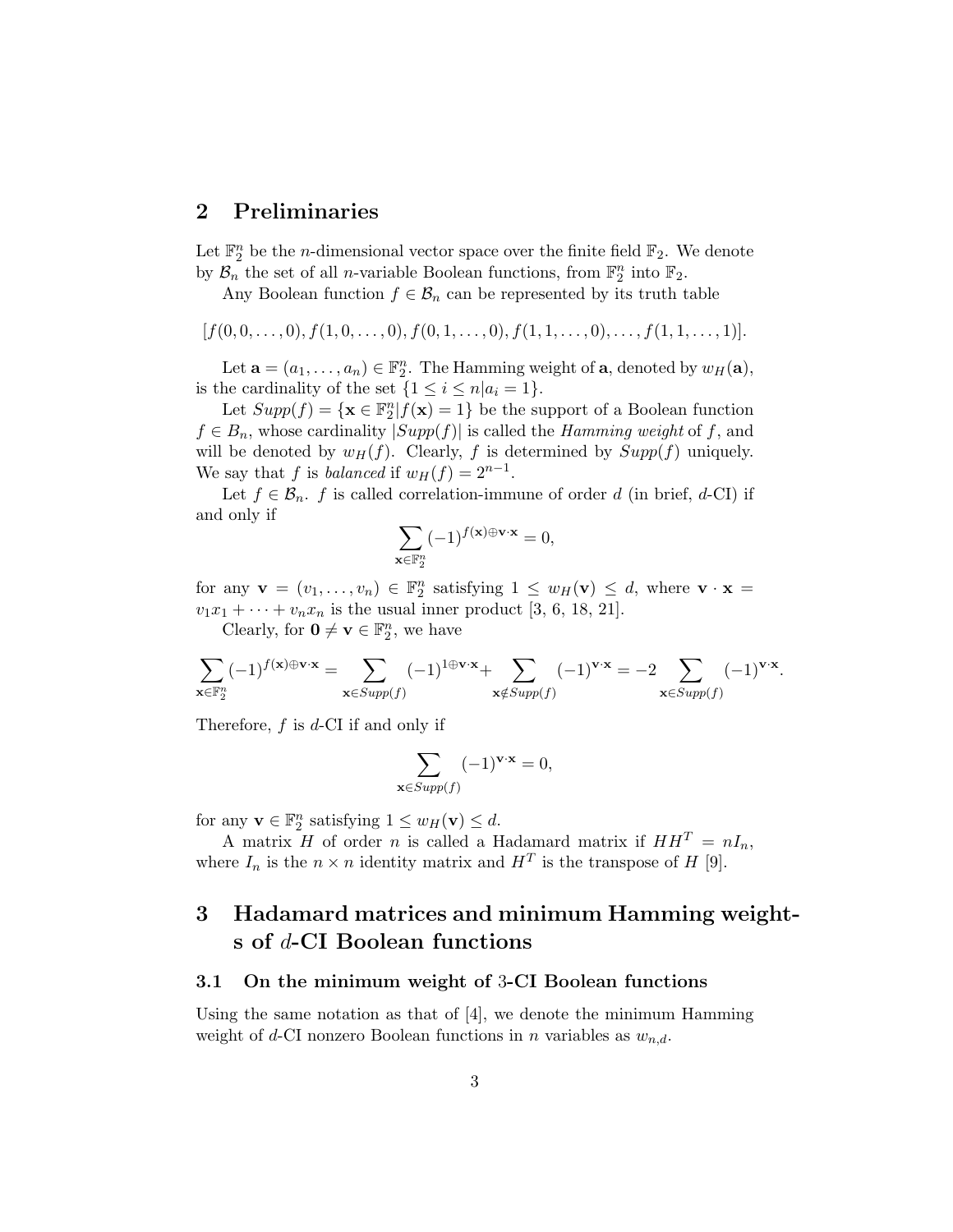**Lemma 3.1** (Proposition 2.6 of [4]). Let d be an even integer such that  $n \geq d \geq 2$ . Then  $w_{n+1,d+1} = 2w_{n,d}$ .

**Theorem 3.2.** Let  $n \geq 3$  be any integer. Then  $w_{n,3} \geq 8\lceil \frac{n}{4} \rceil$  $\frac{n}{4}$ . That is,  $w_{n,2} \geq 4\lceil \frac{n+1}{4} \rceil$  $\frac{+1}{4}$ , for  $n \geq 2$ .

*Proof.* By Lemma 3.1, it is sufficient to prove that  $w_{n,2} \geq 4 \lceil \frac{n+1}{4} \rceil$  $\frac{+1}{4}$ , for  $n \geq 2$ . Suppose there is an  $n \geq 2$  such that  $m = w_{n,2} < 4\lceil \frac{n+1}{4} \rceil$  $\frac{+1}{4}$ . Then there exists a 2-CI  $f \in \mathcal{B}_n$  with the Hamming weight m. It is well known that  $deg(f) \leq n-2$  and m is a multiple of 4. Therefore,  $m \leq 4\lceil \frac{n+1}{4} \rceil$  $\frac{+1}{4}$ ] – 4 < n + 1. Let the support of f be  $\{(a_{i1}, a_{i2}, \ldots, a_{in})\}$ , where  $1 \leq i \leq m$ . Let M be the matrix

$$
M = \begin{bmatrix} a_{11} & a_{12} & \cdots & a_{1n} \\ a_{21} & a_{22} & \cdots & a_{2n} \\ \cdots & \cdots & \cdots & \cdots \\ a_{m1} & a_{m2} & \cdots & a_{mn} \end{bmatrix} = [\mathbf{p}_1, \ldots, \mathbf{p}_n],
$$

where  $\mathbf{p}_j = (a_{1j}, a_{2j}, \dots, a_{mj})^T$  and  $1 \leq j \leq n$ . Since f is 2-CI, we have  $w_H(\mathbf{p}_j) = \frac{m}{2}$  and  $w_H(\mathbf{p}_{j_1} \oplus \mathbf{p}_{j_2}) = \frac{m}{2}$ , where  $1 \leq j \leq n$  and  $1 \leq j_1 < j_2 \leq n$ . Therefore,

$$
\mathbf{p}_{i_1}^T \mathbf{p}_{i_2} = \begin{cases} \frac{m}{2} & if \ i_1 = i_2, \\ \frac{m}{4} & otherwise. \end{cases}
$$

We construct an  $m \times (n+1)$  matrix H as follows.

$$
H = \left[ \begin{array}{cccccc} 1 & (-1)^{a_{11}} & (-1)^{a_{12}} & \cdots & (-1)^{a_{1n}} \\ 1 & (-1)^{a_{21}} & (-1)^{a_{22}} & \cdots & (-1)^{a_{2n}} \\ \cdots & \cdots & \cdots & \cdots & \cdots \\ 1 & (-1)^{a_{m1}} & (-1)^{a_{m2}} & \cdots & (-1)^{a_{mn}} \end{array} \right].
$$

Then

$$
H^T H = mI,
$$

where I is the identity  $(n + 1) \times (n + 1)$  matrix. Therefore,

$$
n + 1 = rank(H^T H) \le rank(H) \le m < n + 1,
$$

 $\Box$ 

which is a contradiction, and the result follows.

By Theorem 3.2, if we can find a 2-CI *n*-variable Boolean function with the weight  $4\lceil \frac{n+1}{4} \rceil$  $\frac{+1}{4}$ , then the values of  $w_{n,2}$  and  $w_{n+1,3}$  are both determined. We now give a method to construct minimum-weight 2-CI *n*-variable functions through Hadamard matrices, for infinitely many n's.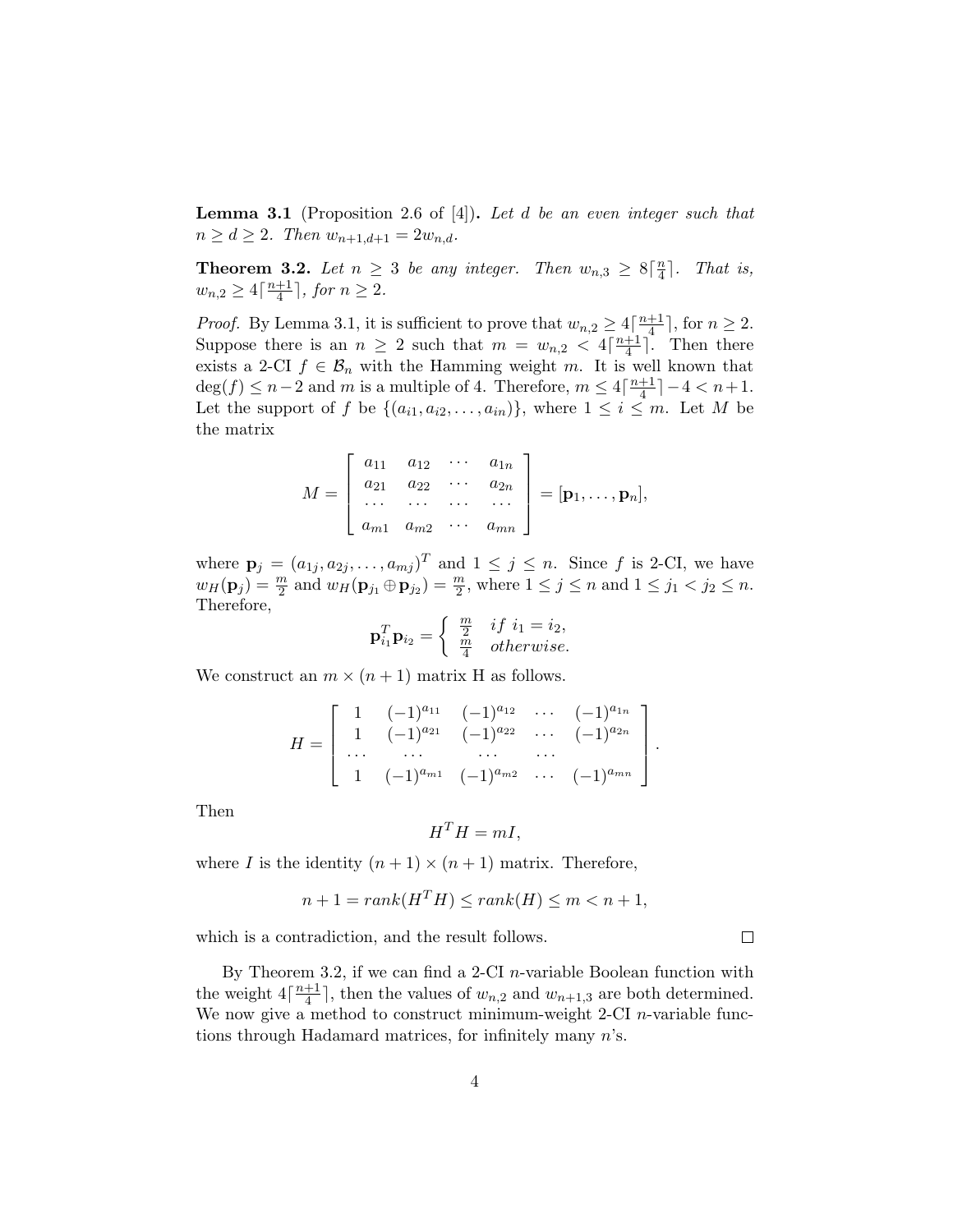**Construction 1:** Let H be any  $4k \times 4k$  Hadamard matrix. By negating columns of  $H$ , we can get a matrix whose first row is  $(1, 1, \ldots, 1)$ . We delete this row and denote the induced  $(4k - 1) \times 4k$  matrix as

$$
\widetilde{H} = \left[ \begin{array}{cccc} (-1)^{a_{1,1}} & (-1)^{a_{1,2}} & \cdots & (-1)^{a_{1,4k}} \\ (-1)^{a_{2,1}} & (-1)^{a_{2,2}} & \cdots & (-1)^{a_{2,4k}} \\ \cdots & \cdots & \cdots & \cdots \\ (-1)^{a_{4k-1,1}} & (-1)^{a_{4k-1,2}} & \cdots & (-1)^{a_{4k-1,4k}} \end{array} \right]
$$

,

where  $a_{i,j} \in \mathbb{F}_2$ ,  $1 \leq i \leq 4k-1$  and  $1 \leq j \leq 4k$ . Let  $\mathbf{q}_j = (a_{1,j}, \ldots, a_{4k-1,j}),$ where  $1 \leq j \leq 4k$ . Then we construct a function  $f \in \mathcal{B}_{4k-1}$  whose support is  $\{ {\bf q}_1, {\bf q}_2, \ldots, {\bf q}_{4k} \}.$ 

We give an example to illustrate the construction.

Example 1: Take the Hadamard matrix

$$
H = \left[ \begin{array}{rrrr} 1 & 1 & 1 & -1 \\ 1 & 1 & -1 & 1 \\ 1 & -1 & 1 & 1 \\ -1 & 1 & 1 & 1 \end{array} \right].
$$

Negate the last column and then delete the first row, we have

$$
H \rightarrow \left[\begin{array}{rrrrr} 1 & 1 & 1 & 1 \\ 1 & 1 & -1 & -1 \\ 1 & -1 & 1 & -1 \\ -1 & 1 & 1 & -1 \end{array}\right] \rightarrow \left[\begin{array}{rrrrr} 1 & 1 & -1 & -1 \\ 1 & -1 & 1 & -1 \\ -1 & 1 & 1 & -1 \end{array}\right].
$$

That is,

$$
\widetilde{H} = \left[ \begin{array}{cccc} (-1)^0 & (-1)^0 & (-1)^1 & (-1)^1 \\ (-1)^0 & (-1)^1 & (-1)^0 & (-1)^1 \\ (-1)^1 & (-1)^0 & (-1)^0 & (-1)^1 \end{array} \right].
$$

Then the support of  $f \in \mathcal{B}_3$  defined in Construction 1 is

$$
\{(0,0,1), (0,1,0), (1,0,0), (1,1,1)\}.
$$

**Proposition 3.3.** Let H be any  $4k \times 4k$  Hadamard matrix, and  $f \in \mathcal{B}_{4k-1}$ be the function defined in Construction 1. Then f is a 2-CI Boolean function with the minimum Hamming weight.

Proof. Since H is a Hadamard matrix, the rows of the induced matrix  $H = \left[(-1)^{a_{i,j}}\right]$  in Construction 1 are mutually orthogonal and they are all orthogonal to the vector  $(1, 1, \ldots, 1)$ . Let  $\mathbf{p}_i = (a_{i,1}, a_{i,2}, \ldots, a_{i,4k})$ , where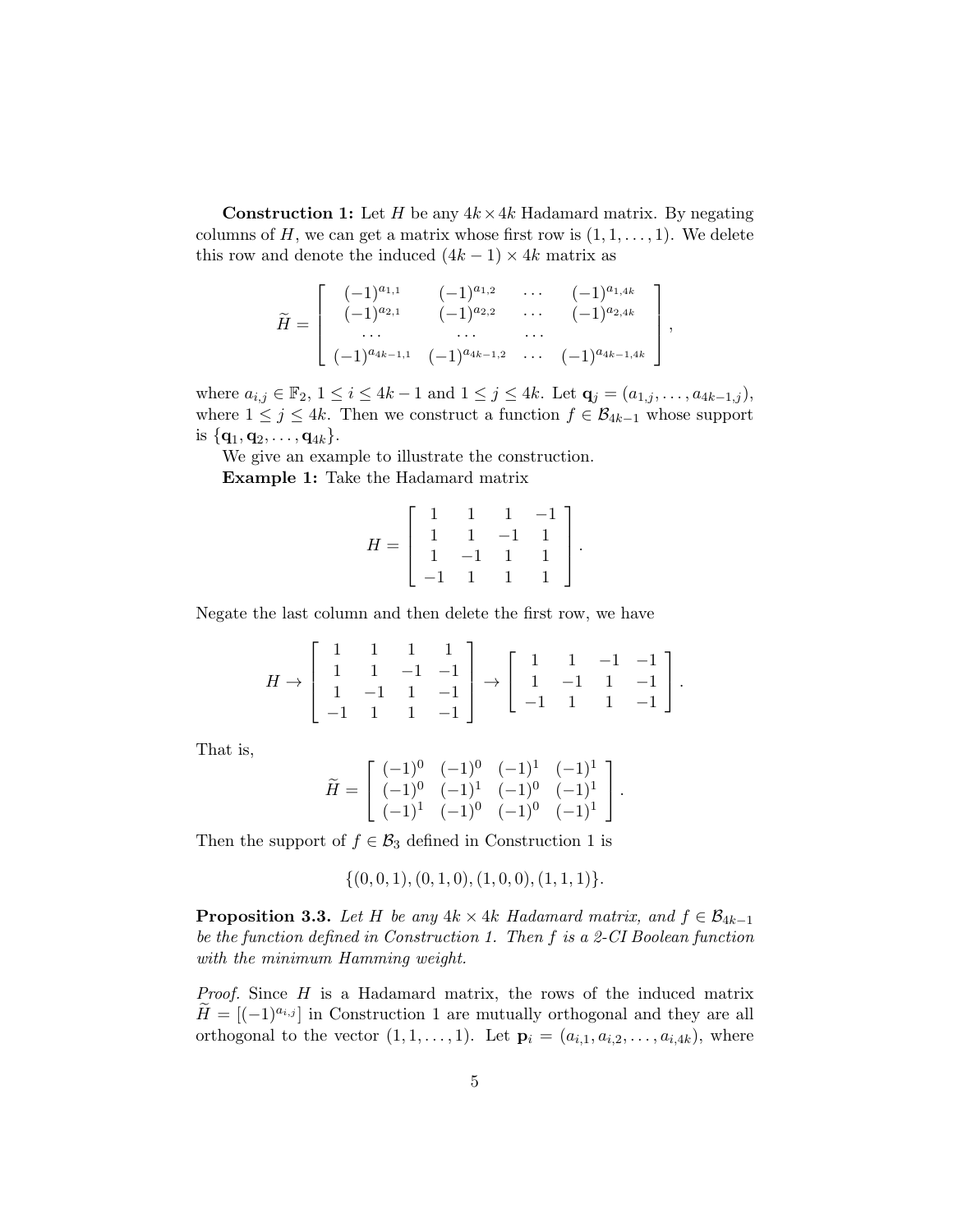$1 \leq i \leq 4k - 1$ . Then  $w_H(\mathbf{p}_i) = 2k$  and  $w_H(\mathbf{p}_{i_1} \oplus \mathbf{p}_{i_2}) = 2k$ , where  $1 \leq i \leq 4k-1$  and  $1 \leq i_1 < i_2 \leq 4k-1$ . Therefore, f is 2-CI. Since  $w_H(f) = 4k = 4\lceil \frac{4k-1+1}{4} \rceil$  $\frac{f_1+1}{4}$ , by Theorem 3.2, f is a 2-CI Boolean function with the minimum Hamming weight. □

**Corollary 3.4.** If there exists a Hadamard matrix  $H$  of order  $4k$ , then  $w_{4k,3} = 2k.$ 

In [2], Bhasin et al. presented an open problem: the minimal weight of a  $d$ -CI function in *n* variables might not increase with *n*. By Corollary 3.4, we can give a negative answer to this problem, since there are infinitely many Hadamard matrices.

### 3.2 Equivalence of the Hadamard and Carlet-Chen conjectures

Hadamard conjectured that there exists a Hadamard matrix of order 4k for every positive integer  $k$ . After more than one hundred years, this conjecture still remains open.

Conjecture 3.5 (Hadamard Conjecture). A Hadamard matrix of order 4k exists for every positive integer k.

There are many results on this conjecture (see e.g. [1, 7, 8, 10, 17, 20]). The smallest order for which no Hadamard matrix has been known is 668.

In [4], based on the numerical results, Carlet and Chen proposed the following conjecture.

**Conjecture 3.6** (Carlet-Chen Conjecture). Let  $n \geq 3$  be any integer. Then  $w_{n,3} = 8\lceil \frac{n}{4} \rceil$  $\frac{n}{4}$ .

We now prove that the above two conjectures are equivalent.

**Theorem 3.7.** The Carlet-Chen conjecture is equivalent to the Hadamard conjecture.

Proof. If the Carlet-Chen conjecture holds, then for any positive integer k, we have  $w_{4k,3} = 8k$ . Hence,  $w_{4k-1,2} = 4k$ . That is, there exists a 2-CI  $f \in \mathcal{B}_{4k-1}$  with the Hamming weight 4k. Let the support of f be  $\{(a_{i,1}, a_{i,2}, \ldots, a_{i,4k-1})\},\$  where  $1 \leq i \leq 4k$ . We construct a  $4k \times 4k$  matrix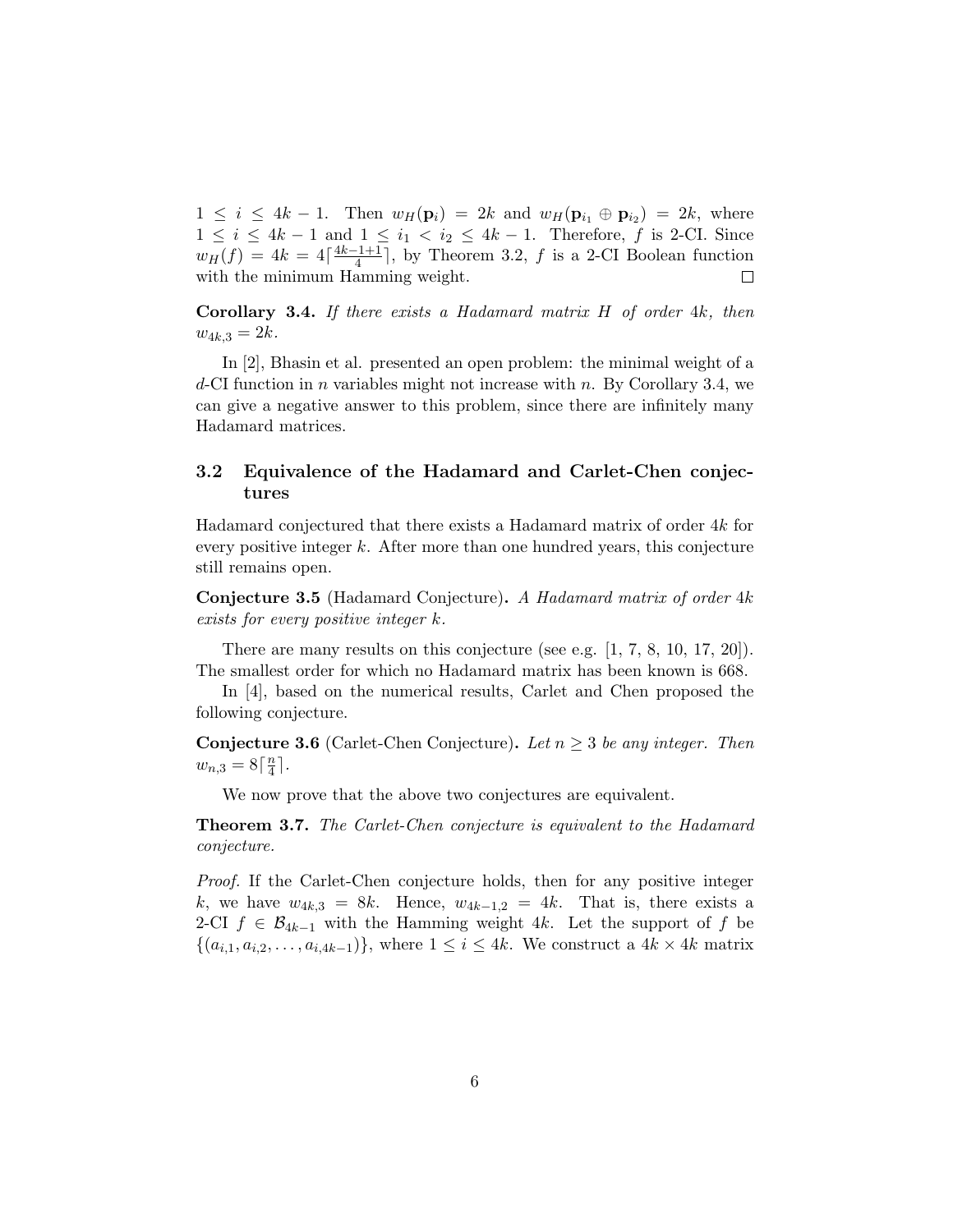H as follows.

$$
H = \left[ \begin{array}{cccccc} 1 & (-1)^{a_{1,1}} & (-1)^{a_{1,2}} & \cdots & (-1)^{a_{1,4k-1}} \\ 1 & (-1)^{a_{2,1}} & (-1)^{a_{2,2}} & \cdots & (-1)^{a_{2,4k-1}} \\ \cdots & \cdots & \cdots & \cdots & \cdots \\ 1 & (-1)^{a_{4k,1}} & (-1)^{a_{4k,2}} & \cdots & (-1)^{a_{4k,4k-1}} \end{array} \right].
$$

Then  $H^T H = 4kI$ , where I is the identity  $4k \times 4k$  matrix. That is,  $H^T$  is a Hadamard matrix of order 4k.

Now suppose the Hadamard conjecture is correct. Then for any positive integer k, there exists a Hadamard matrix  $H$  of order 4k. By Proposition 3.3, the function defined in Construction 1 is a 2-CI Boolean function with the Hamming weight 4k. Therefore,  $w_{4k-1,2} \leq 4k$ . By Lemma 3.1 and Theorem 3.2, we have  $w_{4k,3} = 8k$ . For  $1 \le t \le 3$ , we have  $w_{4k+t,3} \le w_{4k+4,3} = 8(k+1)$ . Then by Theorem 3.2,  $8(k+1) \geq w_{4k+t,3} \geq 8 \lceil \frac{4k+t}{4} \rceil$  $\left[\frac{k+t}{4}\right] = 8(k+1)$ , and the result follows.  $\Box$ 

From the proof of Theorem 3.7, for any minimum-weight 2-CI function  $f \in \mathcal{B}_{4k-1}$ , there always exists a Hadamard matrix of order 4k such that the function defined in Construction 1 is the same as  $f$ . In other words, our construction can provide all minimum-weight 2-CI Boolean functions in  $4k - 1$  variables.

# 4 d-linearly independent sets and  $d$ -CI Boolean functions with low Hamming weights

#### 4.1 d-linearly independent sets

We now introduce the notion, d-linearly independent set, which will be used in our construction of d-CI Boolean functions with low Hamming weights.

**Definition 4.1.** A subset of  $\mathbb{F}_2^m$  is said to be d-linearly independent if no vector in the set can be written as a linear combination of any other  $d-1$ vectors in the set.

**Definition 4.2.** A subset S of  $\mathbb{F}_2^m$  with k vectors is set to be a relative maximum d-linearly independent set if  $S$  is not a subset of any d-linearly independent set of  $\mathbb{F}_2^m$  with  $k+1$  vectors.

Clearly, any d-linearly independent set can be extended to a relative maximum d-linearly independent set, and the rank of a relative maximum d-linearly independent set is  $m$ .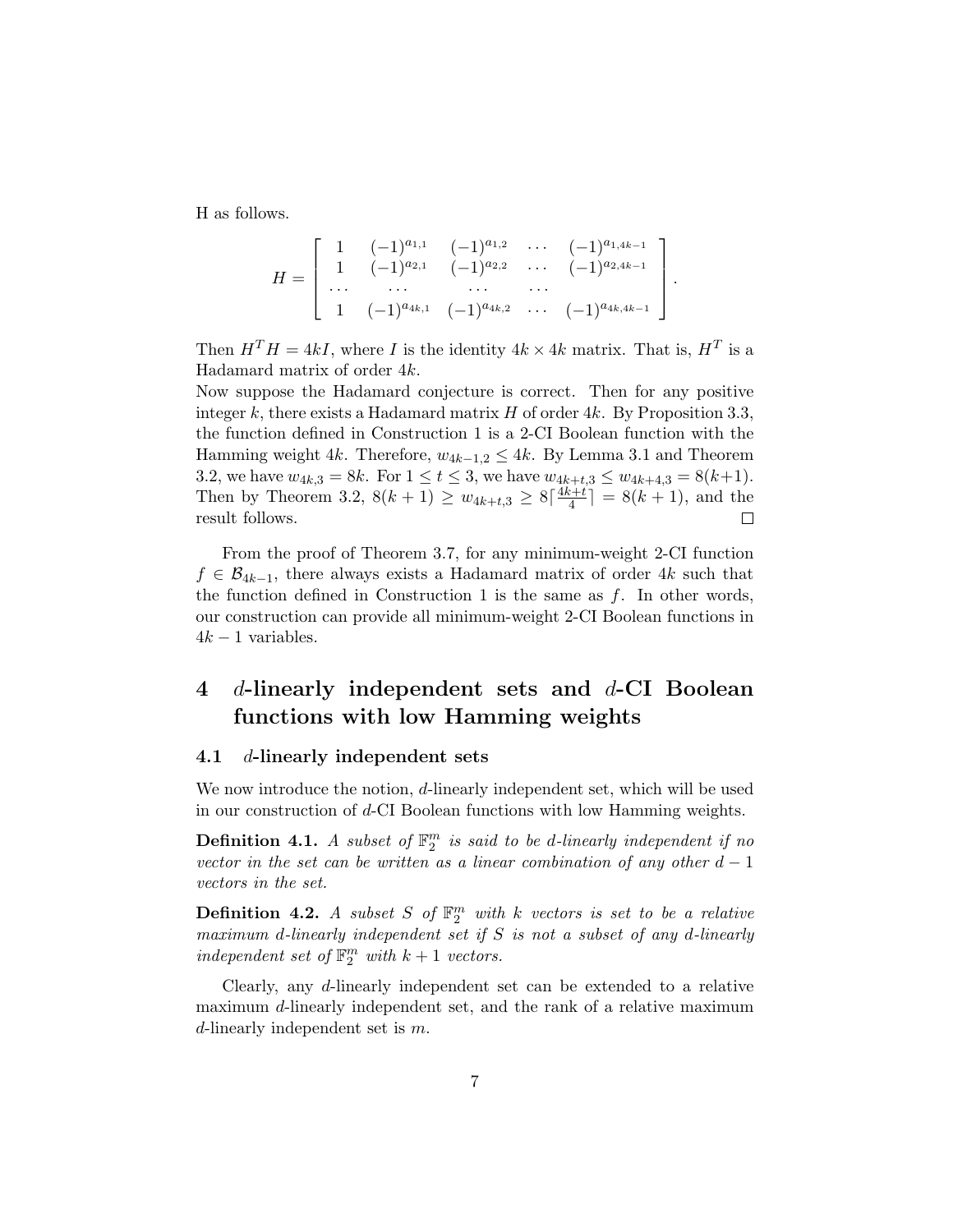**Definition 4.3.** A subset of  $\mathbb{F}_2^m$  with k vectors is set to be an absolute maximum d-linearly independent set if there is no d-linearly independent set of  $\mathbb{F}_2^m$  with  $k+1$  vectors. We denote this maximum value k as  $v_{m,d}$ .

It is easy to see that  $v_{m,2} = 2^m - 1$  and  $v_{m,d_1} \ge v_{m,d_2}$  for  $d_1 < d_2$ . We now determine other values of  $v_{m,d}$ .

Proposition 4.4. The cardinality of an absolute maximum 3-linearly independent set of  $\mathbb{F}_2^m$  is  $2^{m-1}$ . That is,  $v_{m,3} = 2^{m-1}$ .

*Proof.* Suppose there exists a 3-linearly independent set  $\{p_1, p_2, \ldots, p_{2^{m-1}+1}\}\subset$  $\mathbb{F}_2^m$ . Then we construct a set

$$
T = \{ \mathbf{p}_i, \ 1 \le i \le 2^{m-1} + 1 \} \bigcup \{ \mathbf{p}_1 + \mathbf{p}_j, \ 2 \le j \le 2^{m-1} + 1 \}.
$$

Clearly, the cardinality of the set T is  $2^{m-1} + 1 + 2^{m-1} > 2^m$ , which is contradictory to the fact that T is a subset of  $\mathbb{F}_2^m$ . Therefore,  $v_{m,3} \leq 2^{m-1}$ . Clearly, the set

$$
S = \{ \mathbf{p} \in \mathbb{F}_2^m | w_H(\mathbf{p}) \text{ is odd} \}
$$

is a 3-linearly independent set with  $2^{m-1}$  vectors, and the result follows.  $□$ 

**Proposition 4.5.** For  $m \geq 5$  and  $d \geq \frac{2m+2}{3}$  $\frac{n+2}{3}$ , the cardinality of an absolute maximum d-linearly independent set of  $\mathbb{F}_2^m$  is  $m+1$ . That is,  $v_{m,d}=m+1$ , for  $d \geq \frac{2m+2}{3}$  $\frac{i+2}{3}$ .

*Proof.* Let  $S = {\mathbf{p}_1, \mathbf{p}_2, ..., \mathbf{p}_t} \subset \mathbb{F}_2^m$  be any absolute maximum *d*-linearly independent set. Take a basis of S, say  $\{p_1, p_2, \ldots, p_m\}$ . Then any vector in  $S$  can be written as a linear combination of the basis vectors. We have

|                |                |             |             | .        |                      |                            |  |
|----------------|----------------|-------------|-------------|----------|----------------------|----------------------------|--|
|                | $\mathbf{p}_2$ |             |             | $\cdots$ |                      |                            |  |
|                | $\cdots$       |             |             |          |                      |                            |  |
| $\mathbf{p}_m$ |                |             |             |          |                      | $\mathbf{p}_2$             |  |
| $p_{m+1}$      |                | $c_{m+1,1}$ | $c_{m+1,2}$ |          | $\ldots$ $c_{m+1,m}$ | $\cdots$<br>$\mathbf{p}_m$ |  |
|                | $\cdots$       |             |             |          |                      |                            |  |
|                | $\mathbf{p}_t$ | $c_{t.1}$   | $c_{t,2}$   | $\cdots$ | $c_{t,m}$            |                            |  |

where  $(c_{i,1}, c_{i,2}, \ldots, c_{i,m}) \in \mathbb{F}_2^m$ , for  $m + 1 \leq i \leq t$ . Therefore,

$$
T = \{(1, 0, \ldots, 0), \ldots, (0, 0, \ldots, 1), (c_{m+1,1}, \ldots, c_{m+1,m}), \ldots, (c_{t,1}, \ldots, c_{t,m})\}
$$

is an absolute maximum d-linearly independent set. Since  $d \geq \frac{2m+2}{3}$ , there is s an absolute maximum a-meanly independent set. Since  $u \ge \frac{m}{3}$ <br>no vector  $\mathbf{q} \in T$  with  $1 < w_H(\mathbf{q}) < \frac{2m+2}{3}$ . Moreover, there do no  $\frac{n+2}{3}$ . Moreover, there do not exist two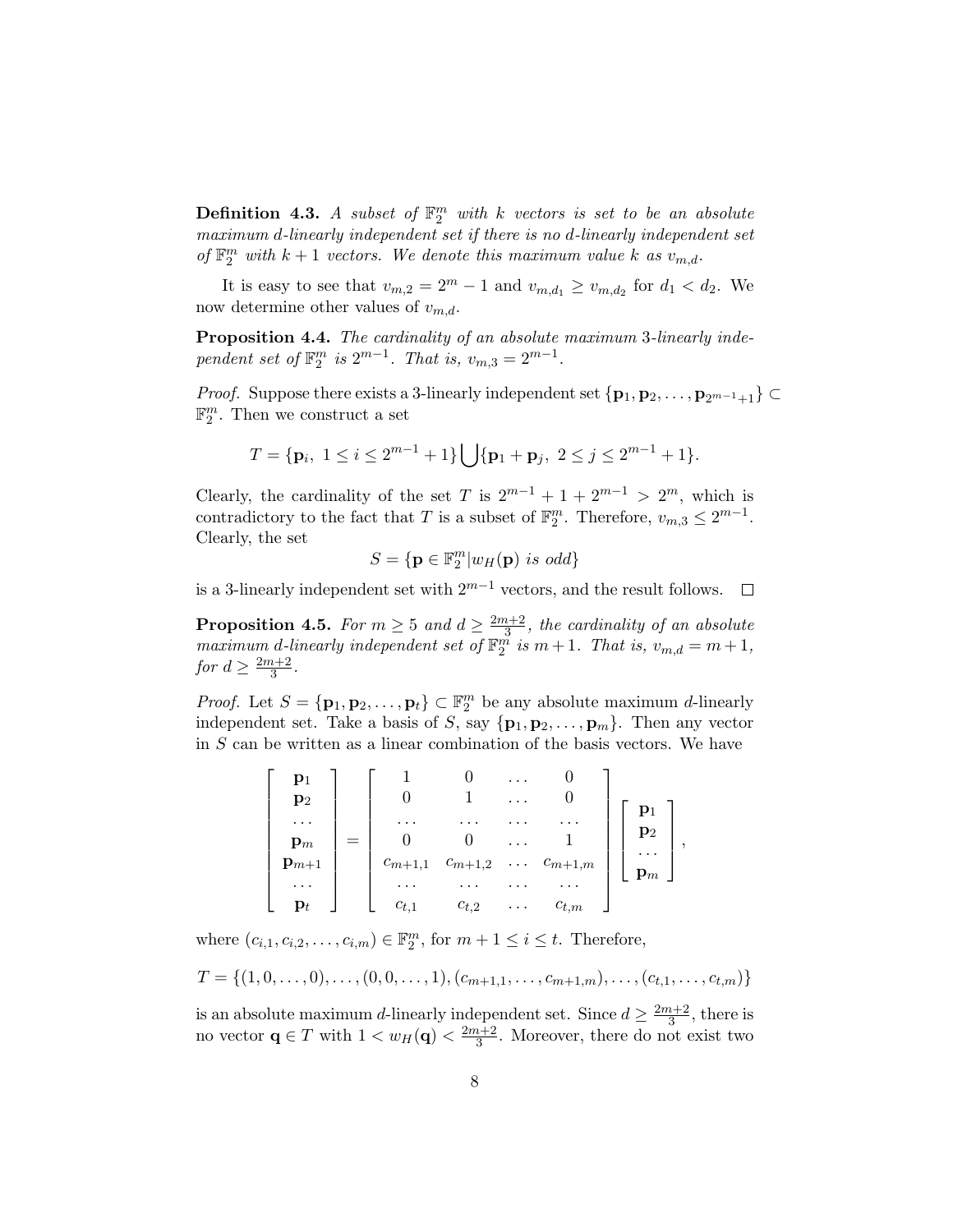Table 1: The values of  $v_{m,d}$ 

| $\,m$<br>$\overline{d}$ | 3 | 4  | 5  | 6  | 7   | 8   | 9   |
|-------------------------|---|----|----|----|-----|-----|-----|
| $\overline{2}$          |   | 15 | 31 | 63 | 127 | 255 | 511 |
| 3                       | 4 | 8  | 16 | 32 | 64  | 128 | 256 |
| $\overline{4}$          |   | 5  | 6  | 8  | 11  | 13  | 15  |
| $\bf 5$                 |   |    | 6  |    | 9   | 12  | 14  |
| 6                       |   |    |    |    | 8   | 9   | 12  |
|                         |   |    |    |    | 8   | 9   | 10  |

different vectors  $\mathbf{q}_1, \mathbf{q}_2 \in T$  such that  $w_H(\mathbf{q}_1) \geq \frac{2m+2}{3}$  $\frac{n+2}{3}$  and  $w_H(\mathbf{q}_2) \ge \frac{2m+2}{3}$  $\frac{i+2}{3}$ . Otherwise,  $\mathbf{q}_1 \oplus \mathbf{q}_2$  is of the Hamming weight

$$
\leq \frac{2m-4}{3} = \frac{2m+2}{3} - 2
$$

and it can be written as a linear combination of other  $\frac{2m+2}{3} - 2$  vectors in T. Therefore, the cardinality of T is at most  $m + 1$ . Clearly, the set

$$
S = \{ \mathbf{p} \in \mathbb{F}_2^m | w_H(\mathbf{p}) = 1 \text{ or } m \}
$$

is a d-linearly independent set with  $m+1$  vectors, and the result follows.  $\square$ 

If m is small, it is quite easy to determine the values of  $v_{m,d}$ . In Table 1, we list all the values of  $v_{m,d}$ , for  $m \leq 9$ .

### 4.2 An efficient method to construct  $d$ -CI Boolean functions with low Hamming weights

We now give a method to construct low-weight  $d$ -CI *n*-variable functions through d-linearly independent sets.

**Construction 2:** Let  $S = {\mathbf{u}_1, \ldots, \mathbf{u}_k} \subset \mathbb{F}_2^m$  be a *d*-linearly independent set. Let  $l_j \in \mathcal{B}_m$  be the linear function  $\mathbf{u}_j \cdot \mathbf{x}$ , where  $\mathbf{x} \in \mathbb{F}_2^m$  and "." is the usual inner product. The truth table of  $l_j$  is denoted by the column vector  $\mathbf{p}_j = (a_{1,j}, a_{2,j}, \dots, a_{2^m,j})^T$ . Let

$$
M = [\mathbf{p_1}, \ldots, \mathbf{p_k}] = \left[ \begin{array}{cccc} a_{1,1} & a_{1,2} & \cdots & a_{1,k} \\ a_{2,1} & a_{2,2} & \cdots & a_{2,k} \\ \cdots & \cdots & \cdots & \cdots \\ a_{2^m,1} & a_{2^m,2} & \cdots & a_{2^m,k} \end{array} \right] = \left[ \begin{array}{c} \mathbf{q_1} \\ \mathbf{q_2} \\ \cdots \\ \mathbf{q_{2^m}} \end{array} \right],
$$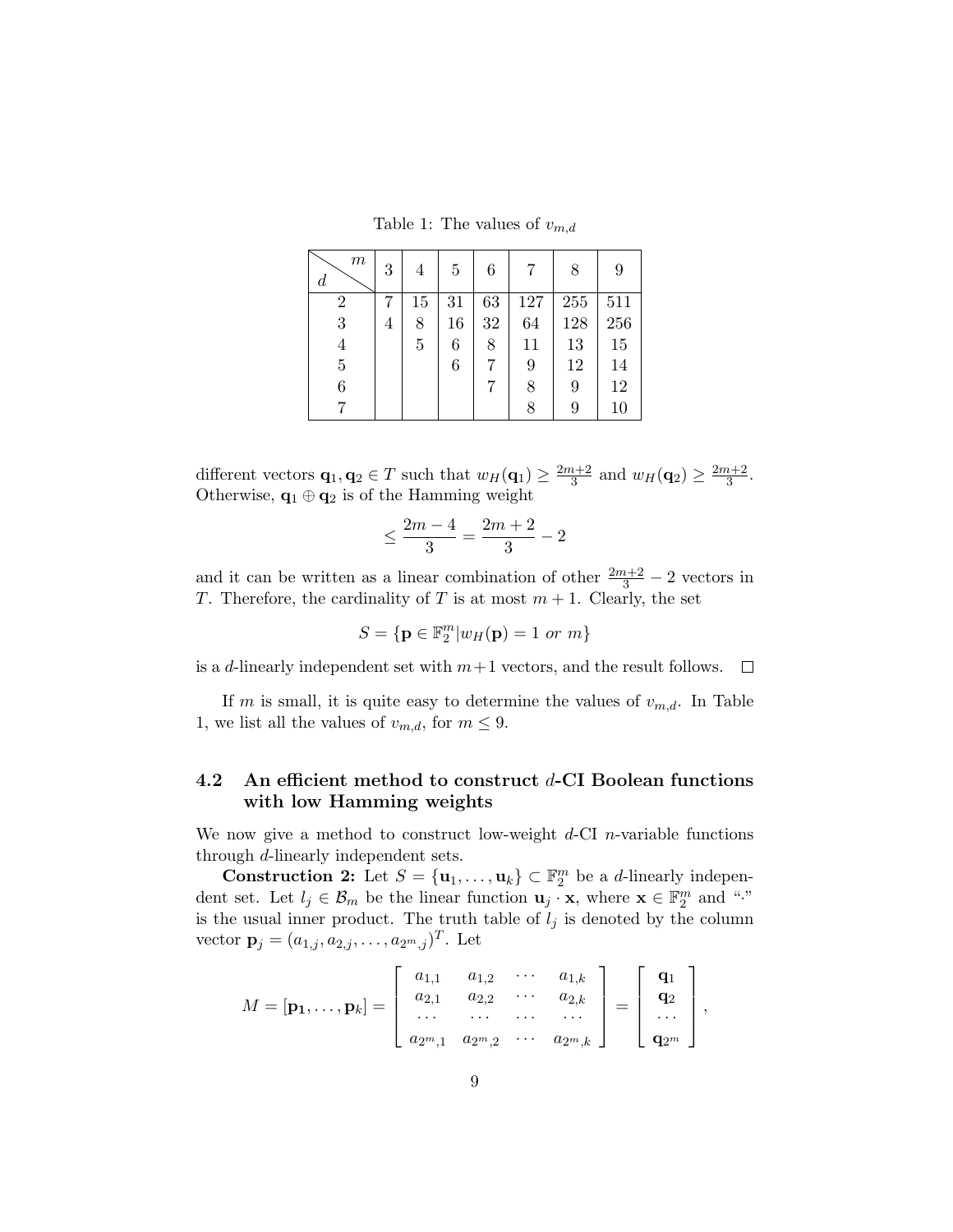where  $\mathbf{q}_i \in \mathbb{F}_2^k$  and  $1 \leq i \leq 2^m$ . Then we construct a function  $f \in \mathcal{B}_k$  whose support is  $\{q_1, q_2, \ldots, q_{2^m}\}.$ 

We give an example to illustrate the construction. **Example 2:** Take  $m = 7$  and

$$
S = \{(1, 0, 0, 0, 0, 0, 0), (0, 1, 0, 0, 0, 0, 0), (0, 0, 1, 0, 0, 0, 0), (0, 0, 0, 1, 0, 0, 0), (0, 0, 0, 1, 0, 0), (0, 0, 0, 0, 1, 0), (0, 0, 0, 0, 0, 0, 0, 1), (1, 1, 1, 1, 0, 0, 0), (1, 1, 0, 0, 1, 0, 1, 0, 1, 0, 1, 0, 1), (1, 1, 1, 1, 1, 1, 1)\}.
$$

Clearly, S is a 4-linearly independent set with 11 vectors. We have

$$
l_1 = x_1, l_2 = x_2, l_3 = x_3, l_4 = x_4, l_5 = x_5, l_6 = x_6, l_7 = x_7,
$$
  
\n
$$
l_8 = x_1 \oplus x_2 \oplus x_3 \oplus x_4, l_9 = x_1 \oplus x_2 \oplus x_5 \oplus x_6,
$$
  
\n
$$
l_{10} = x_1 \oplus x_3 \oplus x_5 \oplus x_7, l_{11} = x_1 \oplus x_2 \oplus x_3 \oplus x_4 \oplus x_5 \oplus x_6 \oplus x_7.
$$

Then we can get the function  $f \in \mathcal{B}_{11}$  by Construction 2 with the support

{(0, 0, 0, 0, 0, 0, 0, 0, 0, 0, 0),(1, 0, 0, 0, 0, 0, 0, 0, 0, 0, 0),(0, 1, 0, 0, 0, 0, 0, 0, 0, 0, 0), (1, 1, 0, 0, 0, 0, 0, 0, 0, 0, 0), . . . ,(0, 1, 1, 1, 1, 1, 1, 1, 1, 1, 0),(1, 1, 1, 1, 1, 1, 1, 0, 0, 0, 0)}

It is easy to check that  $f$  is a 4-CI Boolean function with the Hamming weight 128. Therefore,  $w_{11,4} \le 128$ . Since  $w_{11,4} \ge w_{10,4} = 128$ , we have  $w_{11,4} = 128$ . This is a previously unknown value, thus a triple question mark ??? in Table II of [4] can be taken place by it.

**Proposition 4.6.** Let  $f \in \mathcal{B}_k$  be the function defined in Construction 2. Then  $f$  is a d-CI Boolean function with the Hamming weight  $2^m$ .

*Proof.* Clearly,  $f$  is  $d$ -CI if and only if

$$
\sum_{\mathbf{x}\in Supp(f)} (-1)^{\mathbf{v}\cdot\mathbf{x}} = 0,
$$

for any  $\mathbf{v} = (v_1, \dots, v_k) \in \mathbb{F}_2^k$  satisfying  $1 \leq w_H(\mathbf{v}) \leq d$ . That is,  $w_H(v_1 \mathbf{p_1} \oplus$  $\dots \oplus v_k$ **p**<sub>k</sub> $) = 2^{m-1}$ , for any **v**  $\in \mathbb{F}_2^k$  with  $1 \leq w_H(\mathbf{v}) \leq d$ . Since S is a d-linearly independent set, for any  $\mathbf{v} \in \mathbb{F}_2^k$  with  $1 \leq w_H(\mathbf{v}) \leq d$ , we have  $v_1\mathbf{u}_1 + \ldots + v_k\mathbf{u}_k \neq \mathbf{0}$ . Therefore,

$$
v_1l_1 \oplus \ldots \oplus v_kl_k = (v_1\mathbf{u}_1 + \ldots + v_k\mathbf{u}_k) \cdot \mathbf{x}
$$

is a balanced function, and the result follows.

 $\Box$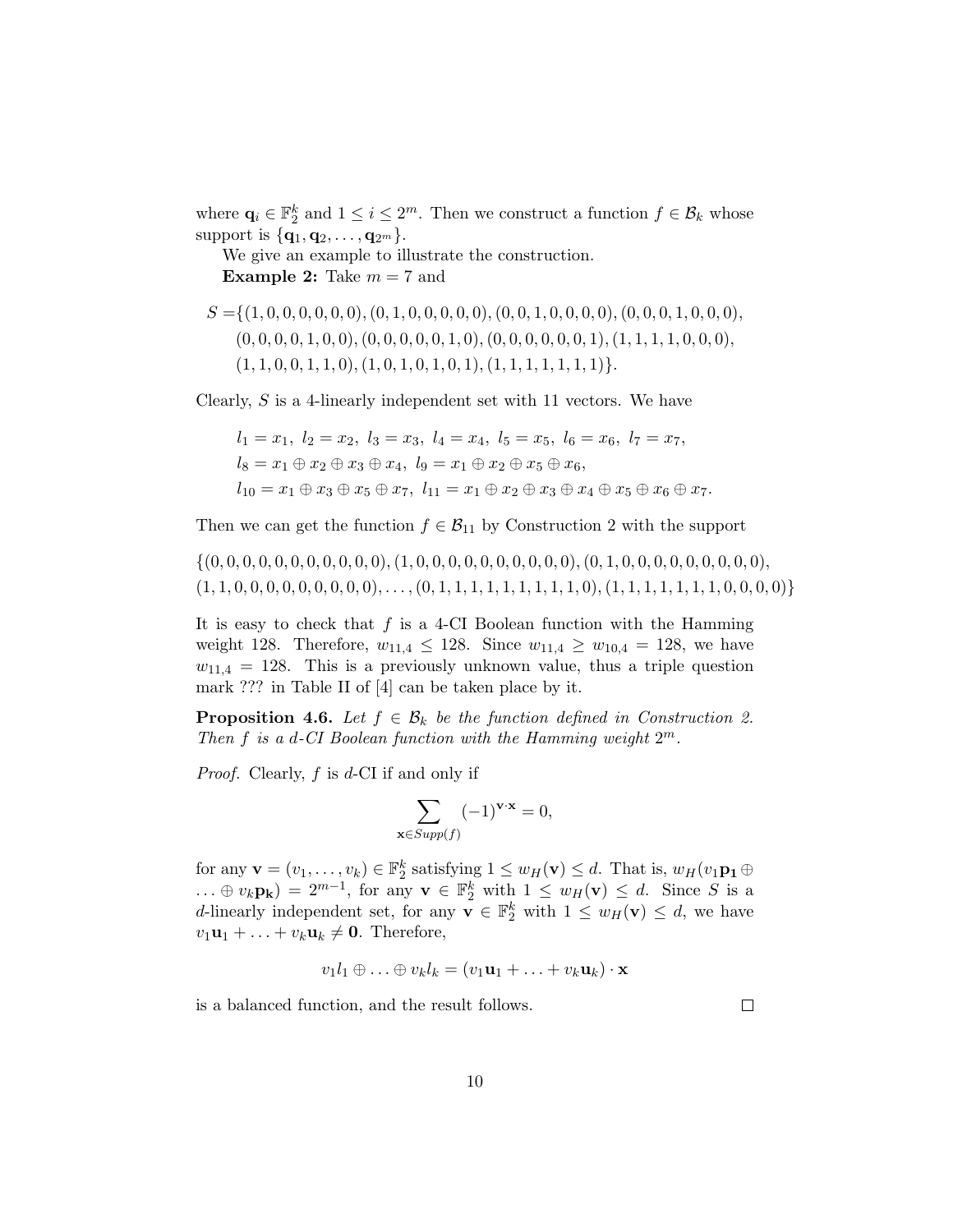| $\boldsymbol{d}$<br>$\, n$ | 1              | $\overline{2}$ | 3  | $\overline{4}$ | $\overline{5}$ | $\boldsymbol{6}$ | 7    | 8    |
|----------------------------|----------------|----------------|----|----------------|----------------|------------------|------|------|
| $\mathbf 1$                | $\overline{2}$ |                |    |                |                |                  |      |      |
| $\overline{2}$             | $\overline{2}$ | 4              |    |                |                |                  |      |      |
| 3                          | $\overline{2}$ | 4              | 8  |                |                |                  |      |      |
| $\overline{4}$             | $\overline{2}$ | 8              | 8  | 16             |                |                  |      |      |
| $\overline{5}$             | $\overline{2}$ | 8              | 16 | 16             | 32             |                  |      |      |
| $\!6\,$                    | $\overline{2}$ | 8              | 16 | 32             | 32             | 64               |      |      |
| $\overline{7}$             | $\overline{2}$ | 8              | 16 | 64             | 64             | 64               | 128  |      |
| 8                          | $\overline{2}$ | 12             | 16 | 64             | 128            | 128              | 128  | 256  |
| 9                          | $\overline{2}$ | 12             | 24 | 128            | 128            | 256              | 256  | 256  |
| 10                         | $\overline{2}$ | 12             | 24 | 128            | 256            | 512              | 512  | 512  |
| 11                         | 2              | 12             | 24 | 128            | 256            | 512              | 1024 | 1024 |
| 12                         | $\overline{2}$ | 16             | 24 | 256?           | 256            | 512              | 1024 | 2048 |
| 13                         | 2              | 16             | 32 | 256?           | 512?           | 1024?            | 1024 | 4096 |

Table 2: The values of  $w_{n,d}$ 

**Theorem 4.7.** Let  $v_{m,d}$  be the cardinality of the absolute maximum dlinearly independent set of  $\mathbb{F}_2^m$ . Then

$$
w_{v_{m,d},d} \le 2^m.
$$

*Proof.* Let  $S = {\mathbf{u}_1, ..., \mathbf{u}_k} \subset \mathbb{F}_2^m$  be an absolute maximum *d*-linearly independent set. Then  $k = v_{m,d}$ . By Construction 2, we can generate a function  $f \in \mathcal{B}_{v_{m,d}}$ . By Proposition 4.6, f is a d-CI Boolean function with the Hamming weight  $2^m$ . Therefore,

$$
w_{v_{m,d},d} \le 2^m.
$$

For  $n \leq 13$ , there are 8 unknown values of  $w_{n,d}$  (see Table II of [4]). By Theorem 4.7 and Table 1, we can determine the exact values for half of them. That is,  $w_{11,4} = 128$ ,  $w_{12,5} = 256$ ,  $w_{12,6} = 512$  and  $w_{13,7} = 1024$ . For other four unknown values, Theorem 4.7 provides an upper bound. In Table 2, we list the values of  $w_{n,d}$  for  $n \leq 13$ . All values for  $n \leq 10$  can be determined by the SMT tool [2], and those entries in italic are new values obtained by [2, 4]. Those entries in bold are new values obtained by us. A question mark ? indicates that the value is the upper bound deduced from

 $\Box$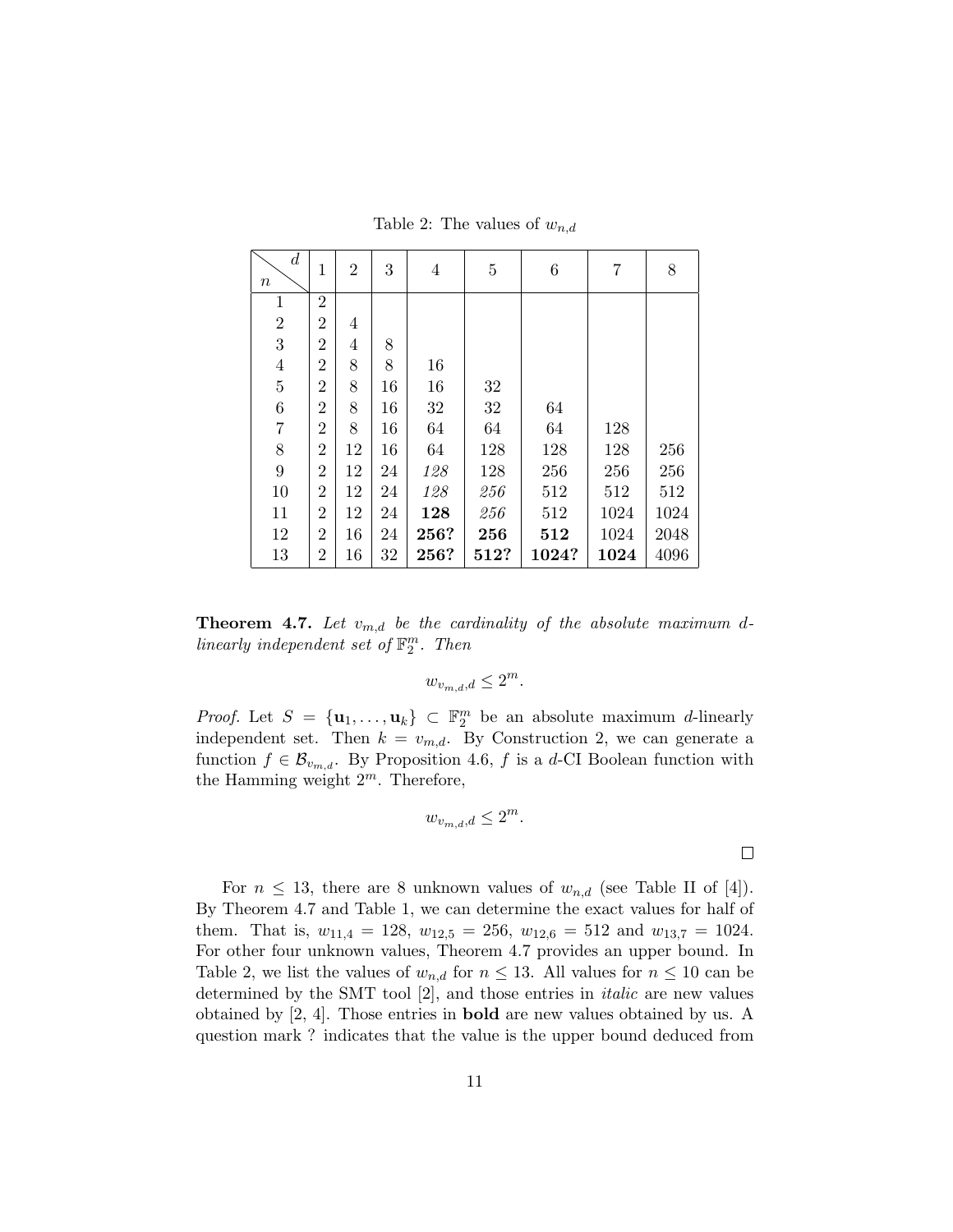Theorem 4.7. In Appendix A, we give an example of the 12-variable 6-CI Boolean function with the minimum Hamming weight.

By computing  $v_{m,d}$  and  $w_{v_{m,d},d}$ , for small m and d, we find that  $w_{v_{m,d},d}$  =  $2<sup>m</sup>$  always holds. So we propose the following conjecture.

**Conjecture 4.8.** Let  $v_{m,d}$  be the cardinality of the absolute maximum dlinearly independent set of  $\mathbb{F}_2^m$ . Then

$$
w_{v_{m,d},d} = 2^m.
$$

It is noted that if Conjecture 4.8 holds, then all the values of  $w_{n,d}$  for  $n \leq 13$  and most values for general n are determined. Moreover, the functions generated by Construction 2 using absolute maximum d-linearly independent sets are minimum-weight d-CI Boolean functions. Anyway, given an absolute maximum d-linearly independent set S, Construction 2 can provide a d-CI Boolean function with low weight. That is, we have transformed the problem of finding low-weight correlation-immune Boolean functions to the problem of finding absolute maximum d-linearly independent sets, which can be done very efficient.

## 5 Conclusion

In this paper, we studied the relationships between Hadamard matrices, dlinearly independent sets and correlation-immune Boolean functions with minimum Hamming weights. We proposed two constructions of minimumweight d-CI Boolean functions, and deduced some quite interesting results. The field is still open and there are many problems deserved to be studied.

# Acknowledgment

The author would like to thank the financial support from the National Natural Science Foundation of China (Grant 61572189).

### References

[1] L. Baumert, S. W. Golomb and M. J. Hall, "Discovery of an Hadamard Matrix of Order 92," Bulletin of the American Mathematical Society 68:3 (1962), 237–238.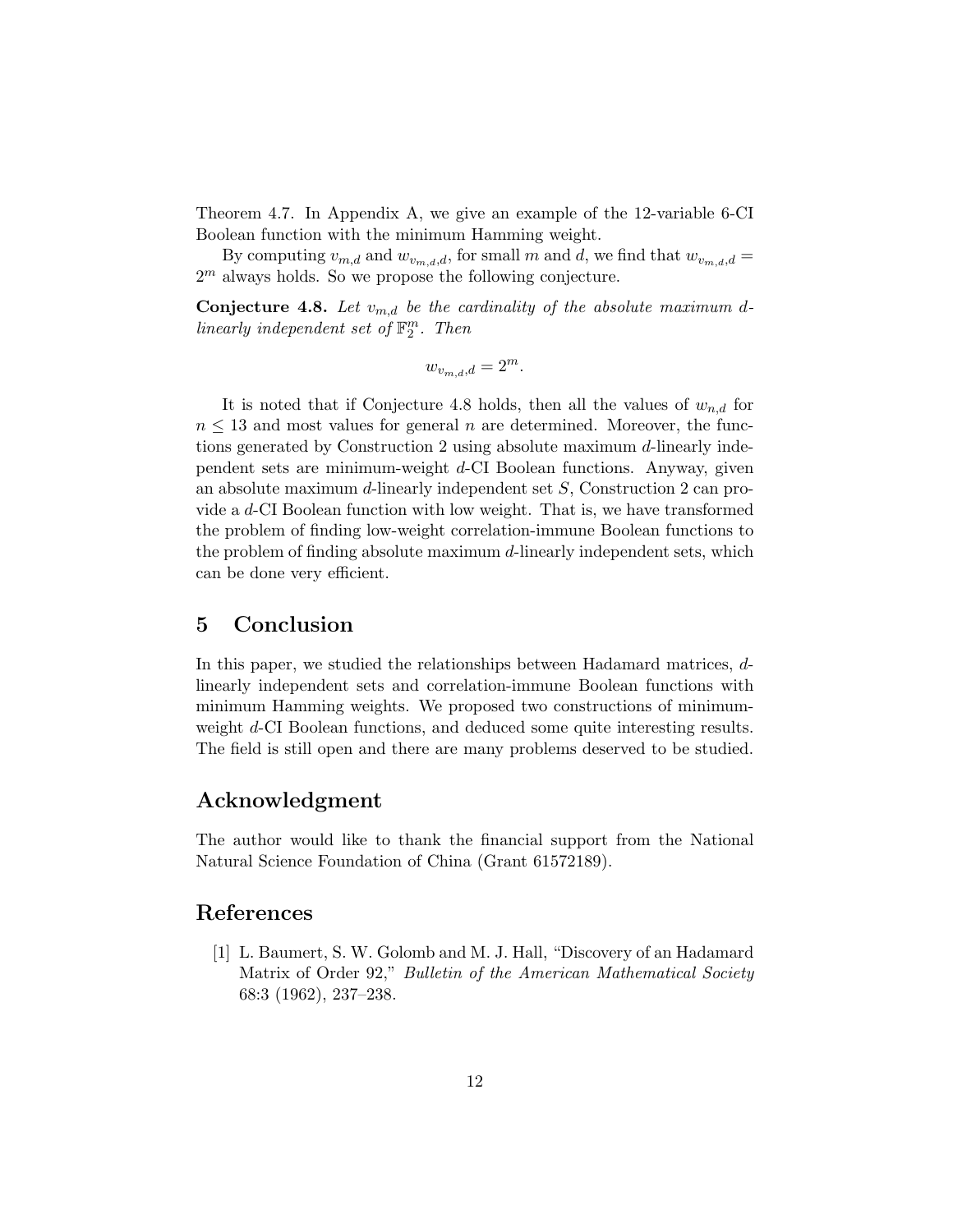- [2] S. Bhasin, C. Carlet and S. Guilley, "Theory of masking with codewords in hardware: low-weight dth-order correlation-immune Boolean functions," IACR Cryptology ePrint Archive, Report 2013/303, 2013.
- [3] C. Carlet, "Boolean Functions for Cryptography and Error Correcting Codes," Chapter of the monography "Boolean Models and Methods in Mathematics, Computer Science, and Engineering", Cambridge University Press, pp. 257–397, 2010. Available: http://wwwroc.inria.fr/secret/Claude.Carlet/pubs.html.
- [4] C. Carlet and X. Chen, "Constructing low-weight dth-order correlation-immune Boolean functions through the Fourier-Hadamard transform," to appear in IEEE Trans. Inform. Theory.
- [5] C. Carlet and S. Guilley, "Side-channel indistinguishability," *Proceed*ings of HASP 13, 2nd International Workshop on Hardware and Architectural Support for Security and Privacy, 2013, pp. 9:1–9:8.
- [6] T. W. Cusick and P. Stănică, Cryptographic Boolean Functions and Applications (2nd ed.), Elsevier–Academic Press, 2017.
- [7] D. Z. Djokovic, "Hadamard matrices of order 764 exist," Combinatorica 28:4 (2008), 487-489.
- [8] S. Georgiou, C. Koukouvinos and J. Seberry, "Hadamard matrices, orthogonal designs and construction algorithms," Designs 563 (2003), 133–205.
- [9] J. Hadamard, "Résolution d'une question relative aux déterminants," Bull. Sci. Math. 17 (1893), 240–246.
- [10] H. Kharaghani and B. Tayfeh-Rezaie, "A Hadamard matrix of order 428," Journal of Combinatorial Designs 13:6 (2005), 435–440.
- [11] P. Kocher, "Timing attacks on implementations of Diffie-Hellman, R-SA, DSS, and other systems," Advances in Cryptology–CRYPTO 96 , LNCS 1109, Springer–Verlag, 1996, pp. 104–113.
- [12] P. Kocher, J. Jaffe and B. Jun, "Differential power analysis," Advances in Cryptology–CRYPTO 99 , LNCS 1666, Springer–Verlag, 1999, pp. 388–397.
- [13] S. Mangard, N. Pramstaller and E. Oswald, "Successfully attacking masked AES hardware implementations," Cryptographic Hardware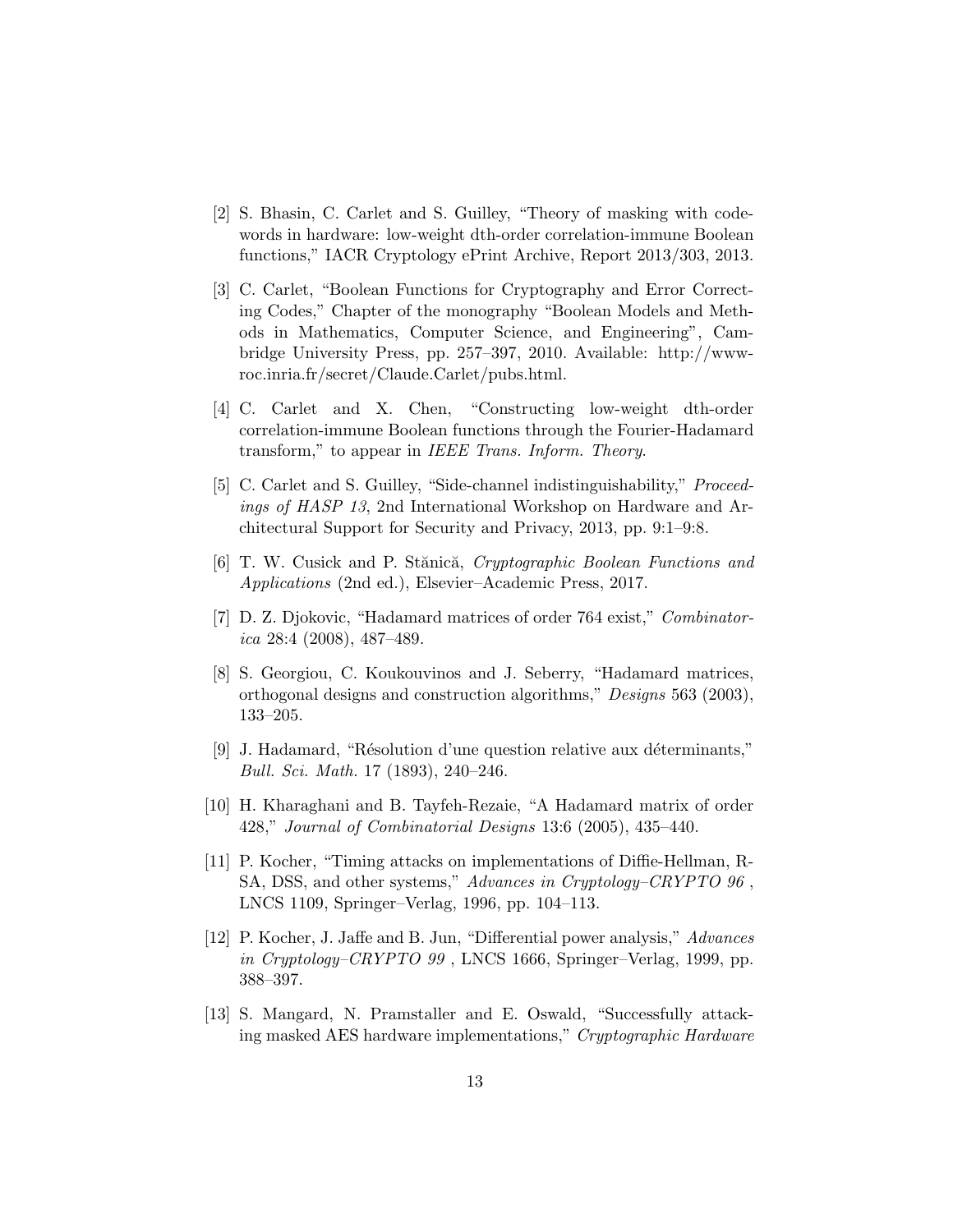and Embedded Systems C CHES 2005, LNCS 3659, Springer–Verlag, 2005, pp. 157–171.

- [14] S. Mangard, E. Oswald and T. Popp, Power Analysis Attacks: Revealing the Secrets of Smart Cards (Advances in Information Security), Springer-Verlag New York, 2007.
- [15] B. Mazumdar, D. Mukhopadhyay and I. Sengupta, "Constrained Search for a Class of Good Bijective S-Boxes with Improved DPA Resistivity," IEEE Trans. Inform. Forensics and Security 8:12 (2013), 2154–2163.
- [16] S. Picek, K. Papagiannopoulos, B. Ege, L. Batina and D. Jakobovic, "Confused by Confusion: Systematic Evaluation of DPA Resistance of Various S-boxes," Progress in Cryptology – INDOCRYPT 2014, LNCS 8885, Springer–Verlag, 2014, pp. 374–390.
- [17] B. Schmidt, "Cyclotomic integers and finite geometry," Journal of the American Mathematical Society 12:4 (1999), 929–952.
- [18] T. Siegenthaler, "Correlation immunity of Nonlinear Combining Functions for Cryptographic Applications," IEEE Trans. Inform. Theory 30:5 (1984), pp. 776–780.
- [19] E. Trichina, D. D. Seta and L. Germani, "Simplified adaptive multiplicative masking for AES," Cryptographic Hardware and Embedded Systems C CHES 2002, LNCS 2523, Springer–Verlag, 2002, pp. 187– 197.
- [20] J. S. Wallis, "On the existence of Hadamard matrices," J. Combinat. Theory A. 21:2 (1976) 188–195.
- [21] G. Z. Xiao and J. L. Massey, "A spectral characterization of correlation-immune combining functions," IEEE Trans. Inform. Theory 34:3 (1988), pp. 569–571.